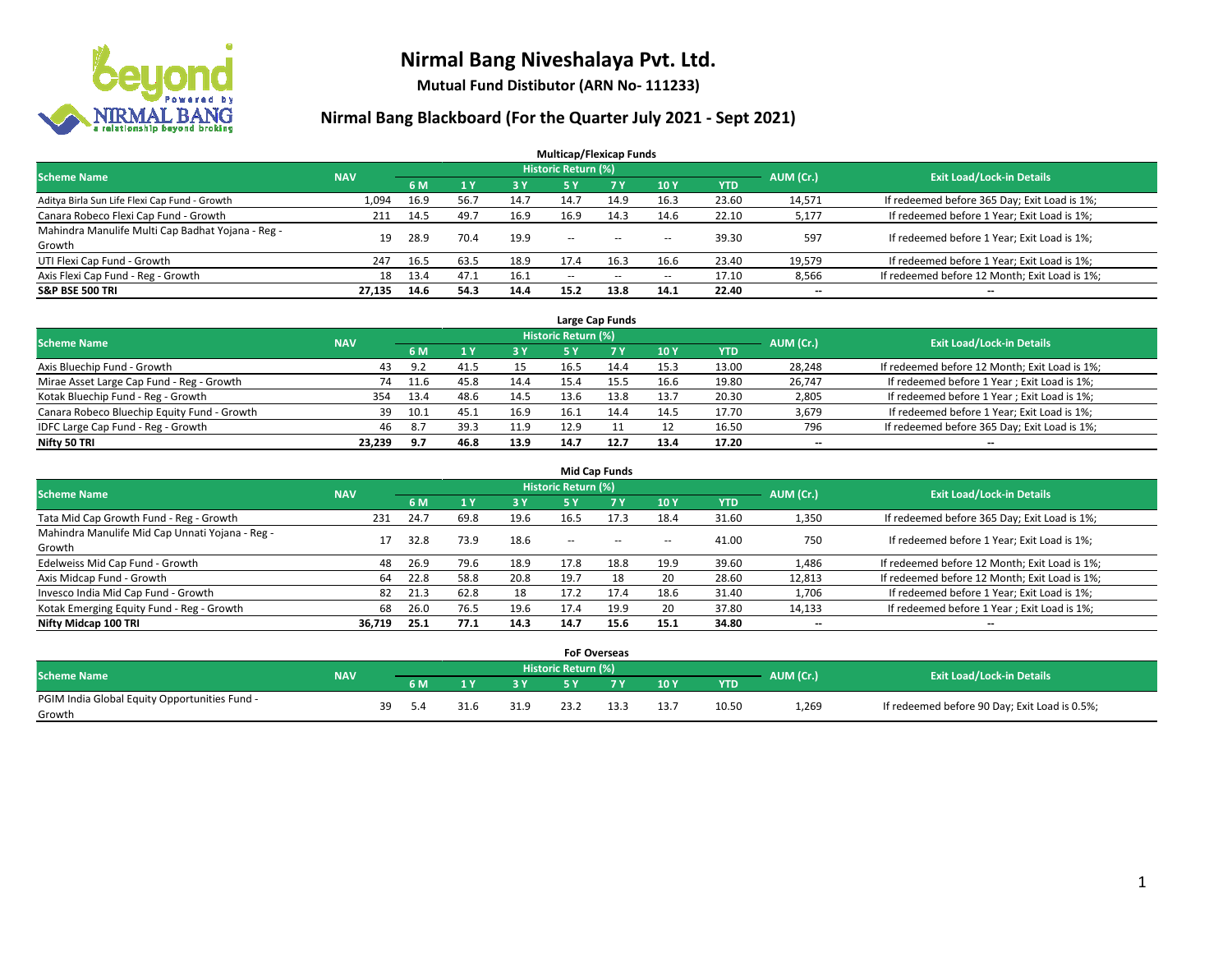

**Mutual Fund Distibutor (ARN No- 111233)**

#### **Nirmal Bang Blackboard (For the Quarter July 2021 - Sept 2021)**

|                                                |            |      |      |      |                            | Large & Midcap |      |            |           |                                              |
|------------------------------------------------|------------|------|------|------|----------------------------|----------------|------|------------|-----------|----------------------------------------------|
| <b>Scheme Name</b>                             | <b>NAV</b> |      |      |      | <b>Historic Return (%)</b> |                |      |            | AUM (Cr.) | <b>Exit Load/Lock-in Details</b>             |
|                                                |            | 6 M  |      | 3 Y  | <b>5 Y</b>                 | 7 <sub>V</sub> | 10Y  | <b>YTD</b> |           |                                              |
| Mirae Asset Emerging Bluechip Fund - Growth    | 92         | 19.9 | 65.8 | 22   | 20.9                       | 22.6           | 23.4 | 31.00      | 18,676    | If redeemed before 1 Year; Exit Load is 1%;  |
| Canara Robeco Emerging Equities - Growth       | 151        | 18.2 | 58.3 | 16   | 17.7                       | 19.3           | 20.9 | 25.50      | 10,264    | If redeemed before 1 Year; Exit Load is 1%;  |
| HDFC Large and Mid Cap Fund - Growth           | 171        | 19.5 | 66   | 14.6 | 13.5                       |                | 11.6 | 32.40      | 2,526     | If redeemed before 1 Year; Exit Load is 1%;  |
| Kotak Equity Opportunities Fund - Reg - Growth | 186        | 17.9 | 52.6 | 16   | 15.3                       | 15.9           | 15.7 | 24.80      | 6,824     | If redeemed before 1 Year; Exit Load is 1%;  |
| Tata Large & Mid Cap Fund - Reg - Growth       | 312        | 14.4 | 49.4 | 16.9 | 13.8                       | 14.3           | 15.1 | 23.00      | 2,456     | If redeemed before 365 Day; Exit Load is 1%; |
| NIFTY Large Midcap 250 TRI                     | 11.325     | 18.0 | 61.3 | 15.3 | 16.2                       | 15.6           | 15.8 | 26.30      | $- -$     | $\overline{\phantom{a}}$                     |

|                                                     |            |      |      |            |                     | <b>Focused Funds</b> |                          |            |                          |                                                |
|-----------------------------------------------------|------------|------|------|------------|---------------------|----------------------|--------------------------|------------|--------------------------|------------------------------------------------|
| <b>Scheme Name</b>                                  | <b>NAV</b> |      |      |            | Historic Return (%) |                      |                          |            | AUM (Cr.)                | <b>Exit Load/Lock-in Details</b>               |
|                                                     |            | 6 M  |      | <b>3 Y</b> | 5 Y                 | <b>7Y</b>            | 10Y                      | <b>YTD</b> |                          |                                                |
| Axis Focused 25 Fund - Growth                       | 43         | 11.3 | 49   | 13.7       | 16.9                | 16.5                 | $\hspace{0.05cm} \cdots$ | 15.10      | 17,336                   | If redeemed before 12 Month; Exit Load is 1%;  |
| Nippon India Focused Equity Fund - Reg - Growth     | 72         | 15.2 | 68   | 14.5       | 14.2                | 15.4                 |                          | 30.50      | 5,282                    | If redeemed before 12 Months; Exit Load is 1%; |
| ICICI Prudential Focused Equity Fund - Ret - Growth | 46         | 16.0 | 51   | 14.5       | 12.8                | 12.2                 | 13.5                     | 27.20      | 1,879                    | If redeemed before 1 Year; Exit Load is 1%;    |
| SBI Focused Equity Fund - Growth                    | 219        | 17.6 | 54   | 16.5       | 16.7                | 16.3                 | 17.5                     | 24.50      | 16,857                   | If redeemed before 1 Year; Exit Load is 1%;    |
| <b>S&amp;P BSE 500 TRI</b>                          | 27.135     | 14.6 | 54.3 | 14.4       | 15.2                | 13.8                 | 14.1                     | 22.40      | $\overline{\phantom{a}}$ | --                                             |

|                                            |            |                                  |       |       |      | <b>Small Cap Funds</b> |                          |            |                          |                                               |
|--------------------------------------------|------------|----------------------------------|-------|-------|------|------------------------|--------------------------|------------|--------------------------|-----------------------------------------------|
| <b>Scheme Name</b>                         | AUM (Cr.)  | <b>Exit Load/Lock-in Details</b> |       |       |      |                        |                          |            |                          |                                               |
|                                            | <b>NAV</b> | 6 M                              |       | 73 Y. | 5 Y  | <b>7Y</b>              | <b>10Y</b>               | <b>YTD</b> |                          |                                               |
| Axis Small Cap Fund - Reg - Growth         | 56         | 33.4                             | 83.9  | 26.6  | 20.6 | 20.1                   | $\overline{\phantom{a}}$ | 41.40      | 6,009                    | If redeemed before 12 Month; Exit Load is 1%; |
| Kotak Small Cap Fund - Reg - Growth        | 151        | 38.9                             | 112.5 | 25.7  | 19.8 | 20.7                   | 19.8                     | 53.60      | 4,766                    | If redeemed before 1 Year; Exit Load is 1%;   |
| Nippon India Small Cap Fund - Reg - Growth |            | 43.0                             | 105.2 | 21.5  | 22.2 | 21.9                   | 23.2                     | 54.10      | 15,353                   | If redeemed before 1 Month; Exit Load is 1%;  |
| DSP Small Cap Fund - Reg - Growth          | 103        | 39.3                             | 92.8  | 19.9  | 15.9 | 20.1                   | 21.2                     | 44.90      | 7,631                    | If redeemed before 12 Month; Exit Load is 1%; |
| SBI Small Cap Fund - Growth                | 95         | 26.0                             | 79.8  | 19.8  | 22.1 | 24.1                   | 24.2                     | 33.20      | 9,092                    | If redeemed before 1 Year; Exit Load is 1%;   |
| Nifty Smallcap 100 TRI                     | 13.009     | 36.9                             | 102.1 | 12.3  | 12.4 |                        | 12.8                     | 47.90      | $\overline{\phantom{m}}$ | $- -$                                         |

#### **ELSS Schemes (Tax Saving u/s 80-C)**

| <b>Scheme Name</b>                           | <b>NAV</b> |      |      | Historic Return (%) |           |        |                          |            | AUM (Cr.) | <b>Exit Load/Lock-in Details</b> |
|----------------------------------------------|------------|------|------|---------------------|-----------|--------|--------------------------|------------|-----------|----------------------------------|
|                                              |            | 6 M  |      | 73 Y.               | <b>5Y</b> |        | <b>10Y</b>               | <b>YTD</b> |           |                                  |
| Axis Long Term Equity Fund - Growth          | 69         | 13.6 | 52.2 | 15.4                | 15.8      | 16.5   | 18.8                     | 16.60      | 30,520    | Nil                              |
| Canara Robeco Equity Tax Saver Fund - Growth | 109        | 13.7 | 56.5 | 19.4                | 17.8      | 15.5   | 15.6                     | 24.80      | 2,468     | Nil                              |
| Kotak Tax Saver Fund - Reg - Growth          | 67         | 17.8 | 54.5 | 16.1                | 15.1      | 15.8   | 14.6                     | 25.20      | 2,073     | Nil                              |
| Invesco India Tax Plan - Growth              | 78         | 15.7 | 50.6 | 14.2                |           | 15.5   | 16.1                     | 22.10      | 1,708     | Nil                              |
| Mirae Asset Tax Saver Fund - Reg - Growth    | 29         | 16.9 | 62.3 | 19.8                | 20.5      | $\sim$ | $\overline{\phantom{a}}$ | 27.00      | 8,338     | Nil                              |
| <b>S&amp;P BSE 200 TRI</b>                   | 8,619      | 12.7 | 51.2 | 14.3                | 15.1      | 13.7   | 14.1                     | 20.30      | $- -$     | --                               |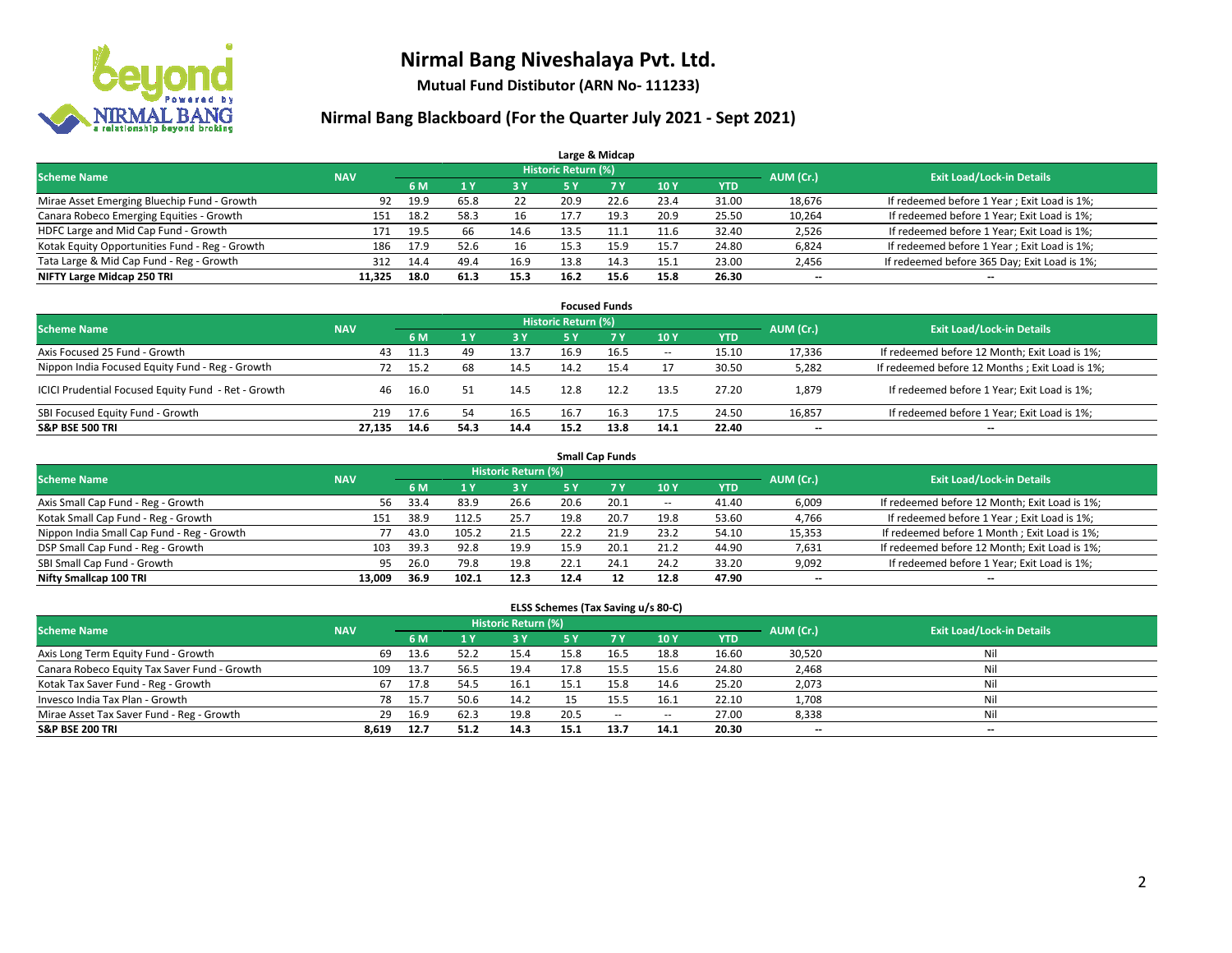

**Mutual Fund Distibutor (ARN No- 111233)**

#### **Nirmal Bang Blackboard (For the Quarter July 2021 - Sept 2021)**

**6 M 1 Y 3 Y 5 Y 7 Y 10 Y YTD** HDFC Childrens Gift Fund 177 14.8 44.3 14.1 13.9 13.6 14.9 20.60 4,836 Nil Tata Retirement Savings Fund - Moderate Plan - Reg and Auditional Auditional Co.1 at Auditional Co.1 at Auditional Co.1 at Auditional Co.1 at Auditional Co.1 at Auditional Co.1 at Auditional Co.1 at Auditional Co.1 at Audi Tata Retirement Savings Fund - Progressive Plan - Reg 42 12.0 37.7 11.1 14.2 15.2 -- 16.30 1,127 If redeemed before 61 Month; Exit Load is 1%; Tata Retirement Savings Fund - Reg - Conservative Plan 2011 123 124 1.4 11.9 8 8.1 9.2 - 4.90 173 If redeemed before 61 Month; Exit Load is 1%; **S&P BSE 200 TRI 8,619 12.7 51.2 14.3 15.1 13.7 14.1 20.30 -- -- AUM (Cr.) Exit Load/Lock-in Details Solution Oriented Scheme Name** Name Name National Accounts of the NAV *Historic Return (%)* 

|                                                               |            |      |                |                            |        | <b>Index Fund</b> |                          |            |                          |                                               |
|---------------------------------------------------------------|------------|------|----------------|----------------------------|--------|-------------------|--------------------------|------------|--------------------------|-----------------------------------------------|
| <b>Scheme Name</b>                                            | <b>NAV</b> |      |                | <b>Historic Return (%)</b> |        |                   |                          |            | AUM (Cr.)                | <b>Exit Load/Lock-in Details</b>              |
|                                                               |            | 6 M  | 1 <sup>1</sup> | <b>3Y</b>                  | 5 Y    | <b>7 Y</b>        | 10Y                      | <b>YTD</b> |                          |                                               |
| HDFC Index Fund-NIFTY 50 Plan                                 | 150        | 9.4  | 46.1           | 13.2                       | 14.1   | 12.1              | 12.7                     | 16.80      | 3,343                    | If redeemed before 3 Day; Exit Load is 0.25%; |
| ICICI Prudential Nifty Next 50 Index Fund - Growth            | 35         | 17.3 | 46.1           | 9.7                        | 12.1   | 13.5              | 14.1                     | 21.90      | 1,413                    | Nil                                           |
| Motilal Oswal Nifty Midcap 150 Index Fund - Reg -<br>Growth   | 19         | 24.6 | 72.9           | $\sim$                     | $\sim$ | $\sim$            | $\hspace{0.05cm} \cdots$ | 33.50      | 282                      | If redeemed before 15 Day; Exit Load is 1%;   |
| Motilal Oswal Nifty Smallcap 250 Index Fund - Reg -<br>Growth | 20         | 37.3 | 97.6           | $\sim$                     | $\sim$ | $\sim$            | $\overline{\phantom{a}}$ | 47.70      | 186                      | If redeemed before 15 Day; Exit Load is 1%;   |
| UTI Nifty Index Fund - Growth                                 | 108        | 9.5  | 46.4           | 13.5                       | 14.3   | 12.2              | 12.7                     | 17.00      | 4,211                    | Nil                                           |
| Nifty 50 TRI                                                  | 23,239     | 9.7  | 46.8           | 13.9                       | 14.7   | 12.7              | 13.4                     | 17.20      | $\overline{\phantom{a}}$ | $\overline{\phantom{a}}$                      |

| <b>Contra/Value Fund</b>                |            |      |      |                     |                                  |      |      |       |           |                                              |  |  |  |
|-----------------------------------------|------------|------|------|---------------------|----------------------------------|------|------|-------|-----------|----------------------------------------------|--|--|--|
| <b>Scheme Name</b>                      | <b>NAV</b> |      |      | Historic Return (%) | <b>Exit Load/Lock-in Details</b> |      |      |       |           |                                              |  |  |  |
|                                         |            | 6 M  |      | 3 Y                 |                                  |      | 10Y  | YTD   | AUM (Cr.) |                                              |  |  |  |
| Invesco India Contra Fund - Growth      | 73         | 14.1 | 49.2 | 14.1                | 16.4                             | 16.4 | 16.7 | 22.60 | 7,529     | If redeemed before 1 Year; Exit Load is 1%;  |  |  |  |
| IDFC Sterling Value Fund - Reg - Growth | 81         | 35.0 | 98.2 | 13.7                | 16.5                             | 15.6 | 16   | 47.90 | 3,733     | If redeemed before 365 Day; Exit Load is 1%; |  |  |  |
| SBI Contra Fund - Growth                | 184        | 23.4 | 82.2 | 17.7                | 14.5                             | 14.7 | 13.4 | 35.50 | 2,394     | If redeemed before 1 Year; Exit Load is 1%;  |  |  |  |
| UTI Value Opportunities Fund - Growth   | 96         | 14.8 | د.56 | 15.2                |                                  | 12.2 | 13.6 | 24.70 | 6,117     | If redeemed before 1 Year; Exit Load is 1%;  |  |  |  |
| <b>S&amp;P BSE 500 TRI</b>              | 27.135     | 14.6 | 54.3 | 14.4                | 15.2                             | 13.8 | 14.1 | 22.40 | $- -$     | $- -$                                        |  |  |  |

| Sector/Thematic                                        |            |      |       |                            |                          |      |                          |            |           |                                               |  |  |  |  |
|--------------------------------------------------------|------------|------|-------|----------------------------|--------------------------|------|--------------------------|------------|-----------|-----------------------------------------------|--|--|--|--|
| <b>Scheme Name</b>                                     | <b>NAV</b> |      |       | <b>Historic Return (%)</b> |                          |      |                          |            | AUM (Cr.) | <b>Exit Load/Lock-in Details</b>              |  |  |  |  |
|                                                        |            | 6 M  | 1 Y   | 3 Y                        | 5 Y                      | 7 Y  | 10Y                      | <b>YTD</b> |           |                                               |  |  |  |  |
| Aditya Birla Sun Life PSU Equity Fund - Reg - Growth   | 13         | 22.0 | 53.3  | $\sim$                     | $\overline{\phantom{a}}$ |      | --                       | 33.00      | 774       | If redeemed before 30 Day; Exit Load is 1%;   |  |  |  |  |
| Canara Robeco Consumer Trends Fund - Reg -<br>Growth   | 62         | 10.1 | 49.2  | 16.3                       | 17                       | 17.6 | 16.5                     | 20.50      | 658       | If redeemed before 1 Year; Exit Load is 1%;   |  |  |  |  |
| Edelweiss Recently Listed IPO Fund - Reg - Growth      | 18         | 30.1 | 74.5  | 22.7                       | $\overline{\phantom{a}}$ | --   | --                       | 38.30      | 432       | If redeemed before 180 Day; Exit Load is 2%;  |  |  |  |  |
| Mirae Asset Great Consumer Fund - Growth               | 51         | 13.5 | 47.9  | 13.5                       | 16.7                     | 15.8 | 17.2                     | 22.70      | 1,329     | If redeemed before 1 Year: Exit Load is 1%:   |  |  |  |  |
| <b>ICICI Prudential Technology Fund - Growth</b>       | 142        | 36.4 | 102.2 | 35.6                       | 28.6                     | 21.9 | 23.9                     | 43.60      | 4,084     | If redeemed before 15 Day; Exit Load is 1%;   |  |  |  |  |
| Nippon India Pharma Fund - Reg - Growth                | 313        | 21.2 | 45.3  | 27.7                       | 17.2                     | 17.6 | 18.6                     | 23.80      | 5,447     | If redeemed before 1 Month; Exit Load is 1%;  |  |  |  |  |
| BNP Paribas India Consumption Fund - Reg - Growth      | 18         | 13.3 | 44.8  | $\sim$                     |                          |      | $\overline{\phantom{a}}$ | 20.50      | 765       | If redeemed before 12 Month; Exit Load is 1%; |  |  |  |  |
| ICICI Prudential Banking and Financial Services Fund - | 84         | 12.6 | 69.3  | 9.6                        | 13.8                     | 15.7 | 17                       | 26.90      | 4,934     | If redeemed before 15 Day; Exit Load is 1%;   |  |  |  |  |
| Retail - Growth                                        |            |      |       |                            |                          |      |                          |            |           |                                               |  |  |  |  |
| <b>S&amp;P BSE 500 TRI</b>                             | 27.135     | 14.6 | 54.3  | 14.4                       | 15.2                     | 13.8 | 14.1                     | 22.40      | --        | --                                            |  |  |  |  |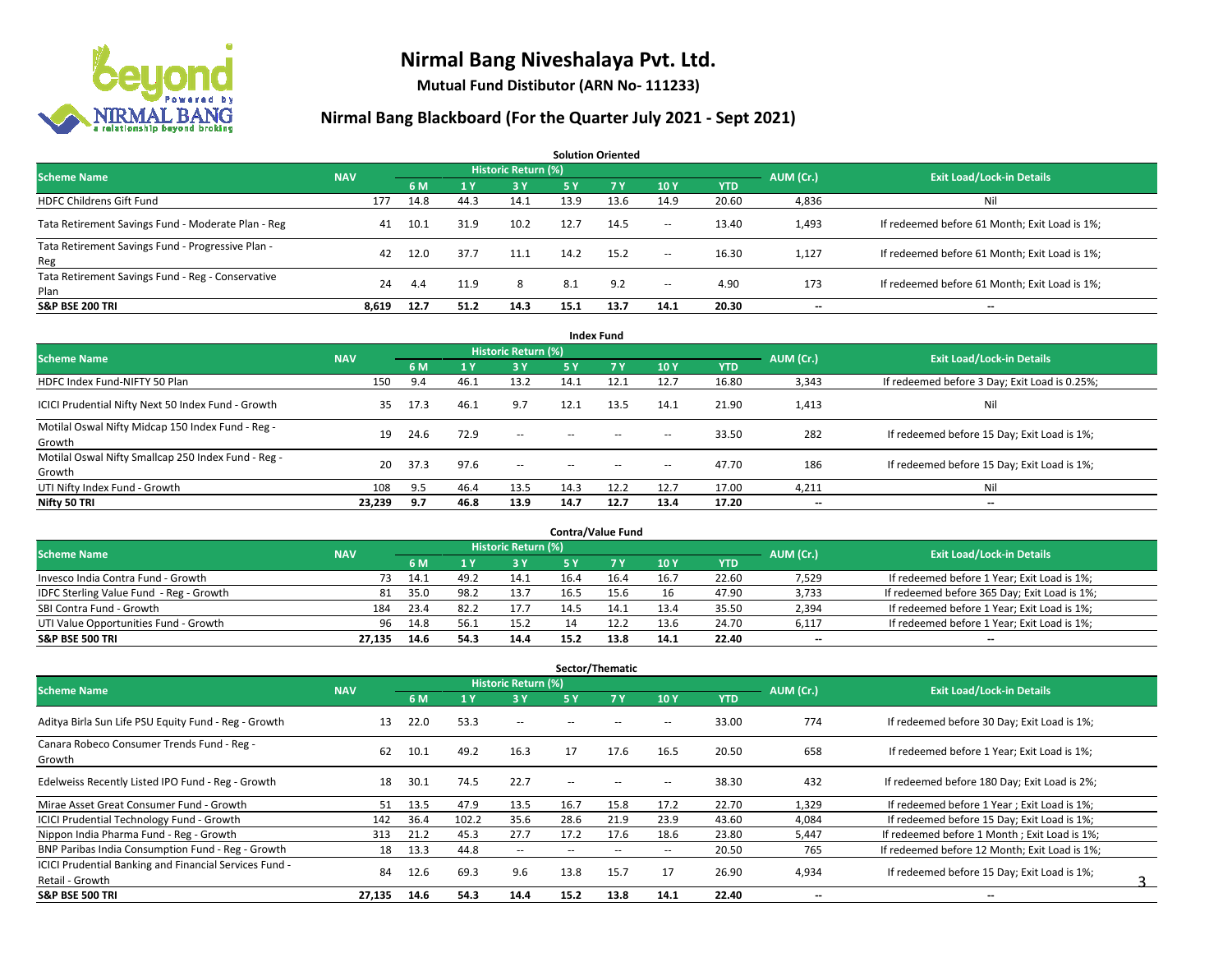

**Mutual Fund Distibutor (ARN No- 111233)**

#### **Nirmal Bang Blackboard (For the Quarter July 2021 - Sept 2021)**

**Dynamic Asset Allocation Funds**

| <b>Scheme Name</b>                                         | <b>NAV</b> |      |      | Historic Return (%) |        |                          |                          |       | AUM (Cr.)                | <b>Exit Load/Lock-in Details</b>              |
|------------------------------------------------------------|------------|------|------|---------------------|--------|--------------------------|--------------------------|-------|--------------------------|-----------------------------------------------|
|                                                            |            | 6 M  |      | <b>3Y</b>           | 5 Y    | 7 Y                      | 10Y                      | YTD   |                          |                                               |
| ICICI Prudential Balanced Advantage Fund - Reg -<br>Growth | 47         |      | 26.1 | 11.4                | 10.5   | 11.1                     | 12.7                     | 10.80 | 33,528                   | If redeemed before 1 Year; Exit Load is 1%;   |
| Nippon India Balanced Advantage Fund - Reg -<br>Growth     | 119        | 10.3 | 29.4 | 10.9                | 11.2   | 10.8                     | 12.4                     | 13.60 | 3,722                    | If redeemed before 12 Month; Exit Load is 1%; |
| Tata Balanced Advantage Fund - Reg - Growth                | 14         | 7.9  | 25.3 | $\sim$              | $-$    | $\overline{\phantom{a}}$ | $\overline{\phantom{a}}$ | 12.30 | 3,096                    | If redeemed before 365 Day; Exit Load is 1%;  |
| Edelweiss Balanced Advantage Fund - Growth                 | 35         | 9.0  | 31.5 | 13.2                | 12.5   |                          | 11.7                     | 14.00 | 4,309                    | If redeemed before 365 Day; Exit Load is 1%;  |
| Kotak Balanced Advantage Fund - Reg - Growth               | 14         | 7.3  | 21.4 | 11.7                | $\sim$ | $\overline{\phantom{a}}$ | $\overline{\phantom{a}}$ | 9.40  | 9,380                    | If redeemed before 1 Year; Exit Load is 1%;   |
| NIFTY 50 Hybrid Composite Debt 65:35 Index                 | 13.801     | 7.4  | 30.9 | 13.3                | 12.9   | 11.8                     | 12.2                     | 11.70 | $\overline{\phantom{a}}$ | --                                            |

| <b>Hybrid Aggressive</b>                        |            |             |      |                            |      |      |        |            |           |                                               |  |  |  |
|-------------------------------------------------|------------|-------------|------|----------------------------|------|------|--------|------------|-----------|-----------------------------------------------|--|--|--|
| <b>Scheme Name</b>                              | <b>NAV</b> |             |      | <b>Historic Return (%)</b> |      |      |        |            | AUM (Cr.) | <b>Exit Load/Lock-in Details</b>              |  |  |  |
|                                                 |            | 6 M         |      | 3 Y                        |      |      | 10Y    | <b>YTD</b> |           |                                               |  |  |  |
| Canara Robeco Equity Hybrid Fund - Growth       |            | 10.7<br>234 | 37.1 | 14.9                       | 14.1 | 13.9 | 14.4   | 16.40      | 5,995     | If redeemed before 1 Year; Exit Load is 1%;   |  |  |  |
| DSP Equity & Bond Fund - Growth                 |            | 13.8<br>228 | 43.5 | 14.9                       |      |      | 13.4   | 19.10      | 6,967     | If redeemed before 12 Month; Exit Load is 1%; |  |  |  |
| SBI Equity Hybrid Fund - Growth                 |            | 10.4<br>192 | 37.2 | 13.6                       |      |      | 14.9   | 16.50      | 41,265    | If redeemed before 12 Month; Exit Load is 1%; |  |  |  |
| Mirae Asset Hybrid - Equity Fund - Reg - Growth |            | 11.5<br>21  | 39.7 | 14.2                       | 13.9 | $-$  | $\sim$ | 18.50      | 5,345     | If redeemed before 1 Year; Exit Load is 1%;   |  |  |  |
| NIFTY 50 Hybrid Composite Debt 65:35 Index      | 13.801     | 7.4         | 30.9 | 13.3                       | 12.9 | 11.8 | 12.2   | 11.70      | $- -$     | $- -$                                         |  |  |  |

| <b>Multi-Asset Allocation Funds</b>                |            |      |              |                            |      |            |                          |            |                          |                                               |  |  |  |
|----------------------------------------------------|------------|------|--------------|----------------------------|------|------------|--------------------------|------------|--------------------------|-----------------------------------------------|--|--|--|
| <b>Scheme Name</b>                                 | <b>NAV</b> |      |              | <b>Historic Return (%)</b> |      |            |                          |            | AUM (Cr.)                | <b>Exit Load/Lock-in Details</b>              |  |  |  |
|                                                    |            | 6 M  |              | 3V                         | 5 Y  | <b>7 V</b> | 10Y                      | <b>YTD</b> |                          |                                               |  |  |  |
| HDFC Multi - Asset Fund - Growth                   | 46         | 10.4 | 28.3         | 12.6                       | 10.8 | 10.1       | 10.4                     | 12.30      | 905                      | If redeemed before 12 Month; Exit Load is 1%; |  |  |  |
| Nippon India Multi Asset Fund - Reg - Growth       | 13         | 9.6  | <b>COLUM</b> | $\sim$                     | $-$  | $\sim$     | $\overline{\phantom{a}}$ | 13.40      | 1,096                    | If redeemed before 1 Year; Exit Load is 1%;   |  |  |  |
| Tata Multi Asset Opportunities Fund - Reg - Growth | 15         | 11.4 | 35.9         | $-$                        | $-$  | $\sim$     | --                       | 16.50      | 904                      | If redeemed before 365 Day; Exit Load is 1%;  |  |  |  |
| NIFTY 50 Hybrid Composite Debt 65:35 Index         | 13.801     | 7.4  | 30.9         | 13.3                       | 12.9 | 11.8       | 12.2                     | 11.70      | $\overline{\phantom{a}}$ | --                                            |  |  |  |

| Gold                                          |            |     |         |                            |     |     |        |            |           |                                                                  |  |  |  |  |
|-----------------------------------------------|------------|-----|---------|----------------------------|-----|-----|--------|------------|-----------|------------------------------------------------------------------|--|--|--|--|
| <b>Scheme Name</b>                            | <b>NAV</b> |     |         | <b>Historic Return (%)</b> |     |     |        |            | AUM (Cr.) | <b>Exit Load/Lock-in Details</b>                                 |  |  |  |  |
|                                               |            | 6 M |         | 3 Y                        | 5 Y |     | 10Y    | <b>YTD</b> |           |                                                                  |  |  |  |  |
| HDFC Gold Fund - Growth                       |            |     | $-15.4$ | 15.7                       |     | 6.4 |        | $-5.80$    |           | If redeemed before 6 Months; Exit Load is 2%; If redeemed bet. 6 |  |  |  |  |
|                                               | 15         | 0.1 |         |                            |     |     | $\sim$ |            | 1,194     | Months to 12 Months; Exit Load is 1%;                            |  |  |  |  |
| Kotak Gold Fund - Reg - Growth                | 20         | 0.8 | $-14.8$ | 16.5                       |     | 6.5 | 4.د    | $-5.20$    | 948       | If redeemed before 1 Year; Exit Load is 1%;                      |  |  |  |  |
| Nippon India Gold Savings Fund - Reg - Growth | 19         | 0.2 | $-15.8$ | 15.7                       |     | ⊾.6 | 5.2    | $-5.80$    | 1,372     | If redeemed before 15 Day; Exit Load is 1%;                      |  |  |  |  |
| <b>Prices of Gold</b>                         | 47.464     | 0.9 | $-14.6$ | 17.2                       | 8.7 | 7.8 | 6.9    | $-5.10$    | $- -$     | $\overline{\phantom{a}}$                                         |  |  |  |  |

| <b>Arbitrage Fund</b>                      |            |    |      |       |     |           |                                  |        |            |        |                                                 |  |  |
|--------------------------------------------|------------|----|------|-------|-----|-----------|----------------------------------|--------|------------|--------|-------------------------------------------------|--|--|
| <b>Scheme Name</b>                         | <b>NAV</b> |    |      |       |     | AUM (Cr.) | <b>Exit Load/Lock-in Details</b> |        |            |        |                                                 |  |  |
|                                            |            |    | 1 M  | $-3M$ | 6 M |           |                                  | 3 Y    | <b>YTD</b> |        |                                                 |  |  |
| IDFC Arbitrage Fund - Reg - Growth         |            | 26 | 3.5  | 4     | 4.1 |           |                                  |        | 3.80       | 7,161  | If redeemed before 1 Month; Exit Load is 0.25%; |  |  |
| Kotak Equity Arbitrage Fund - Reg - Growth |            | 30 | -3.8 | 4.8   | 4.6 |           | 4.                               |        | 4.30       | 21,836 | If redeemed before 30 Day; Exit Load is 0.25%;  |  |  |
| Tata Arbitrage Fund - Reg - Growth         |            | 12 | -3.9 | 4.7   | 4.6 |           | 4.8                              | $\sim$ | 4.20       | 10,655 | If redeemed before 30 Day; Exit Load is 0.25%;  |  |  |
| Nippon India Arbitrage Fund - Reg - Growth |            | 21 | 3.8  | $4-$  | 4.5 |           | 4.4                              |        | 4.10       | 12,054 | If redeemed before 1 Month; Exit Load is 0.25%; |  |  |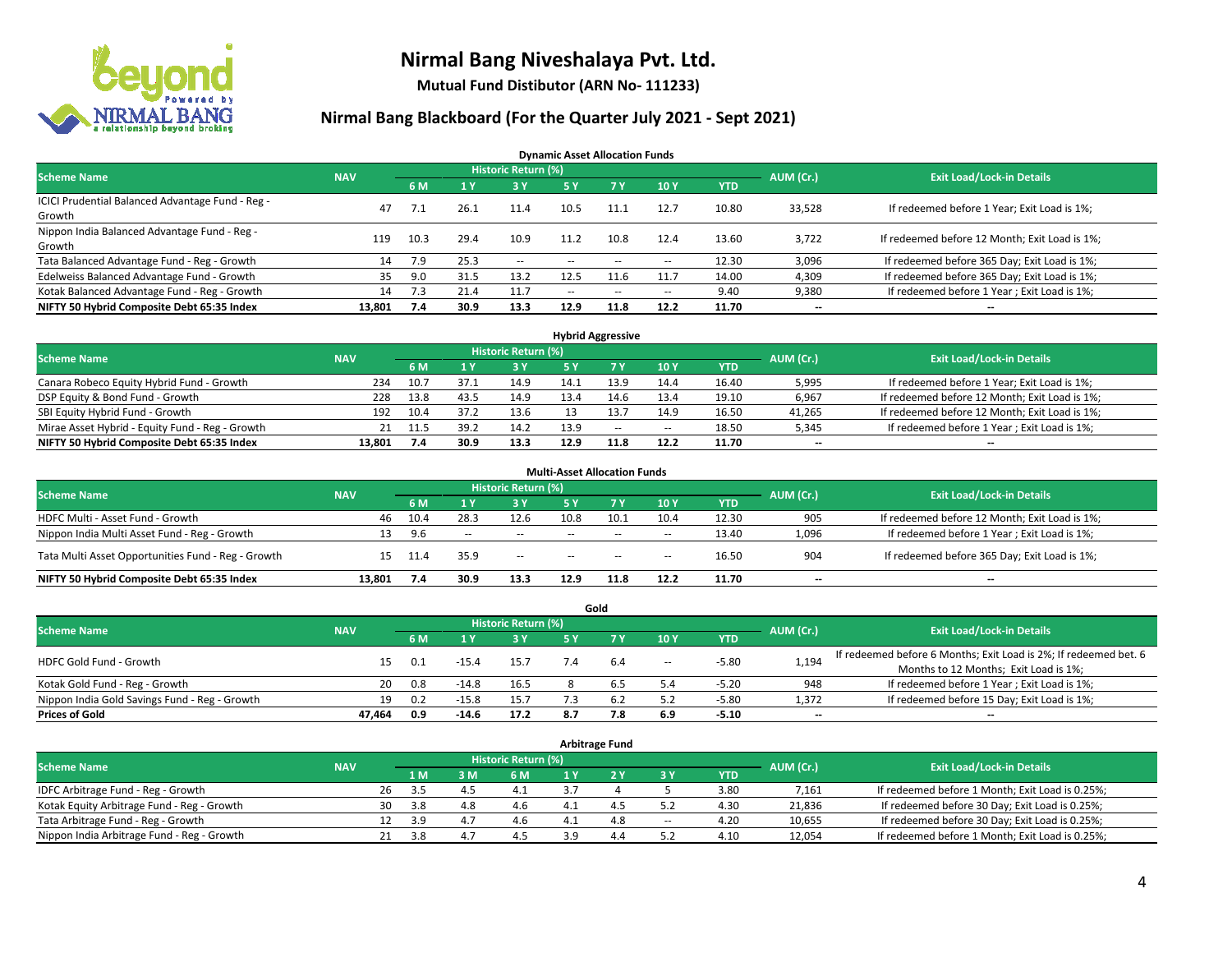

**Mutual Fund Distibutor (ARN No- 111233)**

### **Nirmal Bang Blackboard (For the Quarter July 2021 - Sept 2021)**

| <b>Overnight Fund</b>                               |                          |     |            |                            |      |     |                          |                 |           |                                  |  |  |  |
|-----------------------------------------------------|--------------------------|-----|------------|----------------------------|------|-----|--------------------------|-----------------|-----------|----------------------------------|--|--|--|
| <b>Scheme Name</b>                                  | <b>NAV</b>               |     |            | <b>Historic Return (%)</b> |      |     | <b>YTM</b>               | Avg             | AUM (Cr.) | <b>Exit Load/Lock-in Details</b> |  |  |  |
|                                                     |                          | 1W  | <b>2 W</b> | 1 <sub>M</sub>             | 3 M  | 1Y  |                          | <b>Maturity</b> |           |                                  |  |  |  |
| Aditya Birla Sun Life Overnight Fund - Reg - Growth | 1.122                    | 3.0 |            |                            | 3.1  |     | 3.26                     | 0               | 11,281    | Nil                              |  |  |  |
| IDFC Overnight Fund - Reg - Growth                  | 1,107                    | 3.0 |            |                            | 3.1  |     | 3.2                      | 0.01            | 1,140     | Nil                              |  |  |  |
| Tata Overnight Fund - Reg - Growth                  | 1,095                    | 3.0 |            |                            |      |     | 3.24145                  | 0.01            | 1,123     | Ni                               |  |  |  |
| Nippon India Overnight Fund - Reg - Growth          | 111                      | 3.0 |            |                            | -3.1 |     | 3.21005                  | 0.01            | 8,940     | Ni                               |  |  |  |
| <b>CRISIL Liquid Fund Index</b>                     | $\overline{\phantom{a}}$ | 3.3 | 3.4        | 3.5                        | 3.5  | 3.7 | $\overline{\phantom{a}}$ | $- -$           | $- -$     | $-$                              |  |  |  |

| <b>Liquid Funds</b>                              |            |     |     |                     |     |     |                          |                          |           |                                  |  |  |  |
|--------------------------------------------------|------------|-----|-----|---------------------|-----|-----|--------------------------|--------------------------|-----------|----------------------------------|--|--|--|
| <b>Scheme Name</b>                               | <b>NAV</b> |     |     | Historic Return (%) |     |     | <b>YTM</b>               | Avg                      | AUM (Cr.) | <b>Exit Load/Lock-in Details</b> |  |  |  |
|                                                  |            | 1W  | 2 W | 1 M                 | 3 M |     |                          | <b>Maturity</b>          |           |                                  |  |  |  |
| Aditya Birla Sun Life Liquid Fund - Reg - Growth | 333        | 3.1 |     | 3.3                 |     |     | 3.51                     | 0.15                     | 33,273    | *Ref Footnote                    |  |  |  |
| ICICI Prudential Liquid Fund - Reg - Growth      | 306        | 3.1 |     | 3.3                 |     |     | 3.46                     | 0.13                     | 38,904    | *Ref Footnote                    |  |  |  |
| Kotak Liquid Fund - Reg - Growth                 | 4,187      | 3.0 |     | 3.3                 |     |     | 3.46                     | 0.10                     | 29,901    | *Ref Footnote                    |  |  |  |
| Nippon India Liquid Fund - Reg - Growth          | 5,053      |     |     | 3.3                 |     |     | 3.4936                   | 0.10                     | 25,902    | *Ref Footnote                    |  |  |  |
| Mahindra Manulife Liquid Fund - Reg - Growth     | 1.345      | 3.0 |     | 3.3                 |     |     | 3.54                     | 0.13                     | 1,775     | *Ref Footnote                    |  |  |  |
| <b>CRISIL Liquid Fund Index</b>                  | $- -$      | 3.3 | 3.4 | 3.5                 | 3.5 | 3.7 | $\overline{\phantom{a}}$ | $\overline{\phantom{a}}$ | $- -$     | $\overline{\phantom{a}}$         |  |  |  |

| <b>Ultra Short Fund</b>                           |            |      |      |                            |     |           |                          |                          |           |                                  |  |  |  |
|---------------------------------------------------|------------|------|------|----------------------------|-----|-----------|--------------------------|--------------------------|-----------|----------------------------------|--|--|--|
| <b>Scheme Name</b>                                | <b>NAV</b> |      |      | <b>Historic Return (%)</b> |     |           | <b>YTM</b>               | Avg                      | AUM (Cr.) | <b>Exit Load/Lock-in Details</b> |  |  |  |
|                                                   |            | 1 M  | 3 M  | <b>6 M</b>                 | 1 Y | $'$ 3 $V$ |                          | <b>Maturity</b>          |           |                                  |  |  |  |
| HDFC Ultra Short Term Fund - Reg - Growth         | 12.        | 4.3  | .3.b |                            |     | $\sim$    | 3.92435                  | 0.48                     | 16,660    | Nil                              |  |  |  |
| ICICI Prudential Ultra Short Term Fund - Growth   | 22         | 4.1  | 4.1  | 4.4                        |     | 6.9       | 4.72                     | 0.50                     | 10,915    | Nil                              |  |  |  |
| UTI Ultra Short Term Fund - Growth                | 3.297      | -3.3 | 3.2  | 3.4                        | 3.8 | 4.5       | 4.16                     | 0.34                     | 2,396     | Nil                              |  |  |  |
| Aditya Birla Sun Life Savings Fund - Reg - Growth | 429        | 4.8  | 4.2  | 4.6                        | 4.6 |           | 4.35                     | 0.54                     | 19,527    | Nil                              |  |  |  |
| <b>NIFTY Ultra Short Duration Debt Index</b>      | 4.319      | 4.2  | 3.9  | 4.1                        |     | 6.4       | $\overline{\phantom{a}}$ | $\overline{\phantom{a}}$ | --        | $-$                              |  |  |  |

| <b>Money Market Fund</b>                         |                          |      |     |                     |     |              |                          |                          |                          |                                               |  |  |  |
|--------------------------------------------------|--------------------------|------|-----|---------------------|-----|--------------|--------------------------|--------------------------|--------------------------|-----------------------------------------------|--|--|--|
| <b>Scheme Name</b>                               | <b>NAV</b>               |      |     | Historic Return (%) |     |              | <b>YTM</b>               | Avg                      | AUM (Cr.)                | <b>Exit Load/Lock-in Details</b>              |  |  |  |
|                                                  |                          | 1 M  | 3 M | 6 M                 | 1 Y | $\sqrt{3}$ Y |                          | <b>Maturity</b>          |                          |                                               |  |  |  |
| Aditya Birla Sun Life Money Manager Fund - Reg - | 289                      | 4.1  | 3.8 | 4.2                 | 4.1 | 6.8          | 3.98                     | 0.39                     | 15,258                   | Nil                                           |  |  |  |
| Growth                                           |                          |      |     |                     |     |              |                          |                          |                          |                                               |  |  |  |
| SBI Savings Fund - Growth                        | 33                       | -3.7 | 3.2 | 3.6                 | 3.6 | - 6.2        | 3.85                     | 0.41                     | 25,736                   | If redeemed before 3 Days; Exit Load is 0.1%; |  |  |  |
| HDFC Money Market Fund - Growth                  | 4.479                    | 4.1  | 3.8 | 4.1                 | 3.9 | 6.7          | 3.81398                  | 0.38                     | 15,363                   | Nil                                           |  |  |  |
| Nippon India Money Market Fund - Reg - Growth    | 3,239                    | 4.1  | 3.8 |                     |     | 6.6          | 3.88                     | 0.47                     | 7,318                    | Ni                                            |  |  |  |
| Tata Money Market Fund - Reg - Growth            | 3,692                    | 4.4  | 3.9 | 4.3                 | 4.2 |              | 3.87                     | 0.48                     | 6,021                    | Nil                                           |  |  |  |
| <b>CRISIL Liquid Fund Index</b>                  | $\overline{\phantom{a}}$ | 3.5  | 3.5 | 3.6                 | 3.7 | 5.6          | $\overline{\phantom{a}}$ | $\overline{\phantom{a}}$ | $\overline{\phantom{a}}$ | $- -$                                         |  |  |  |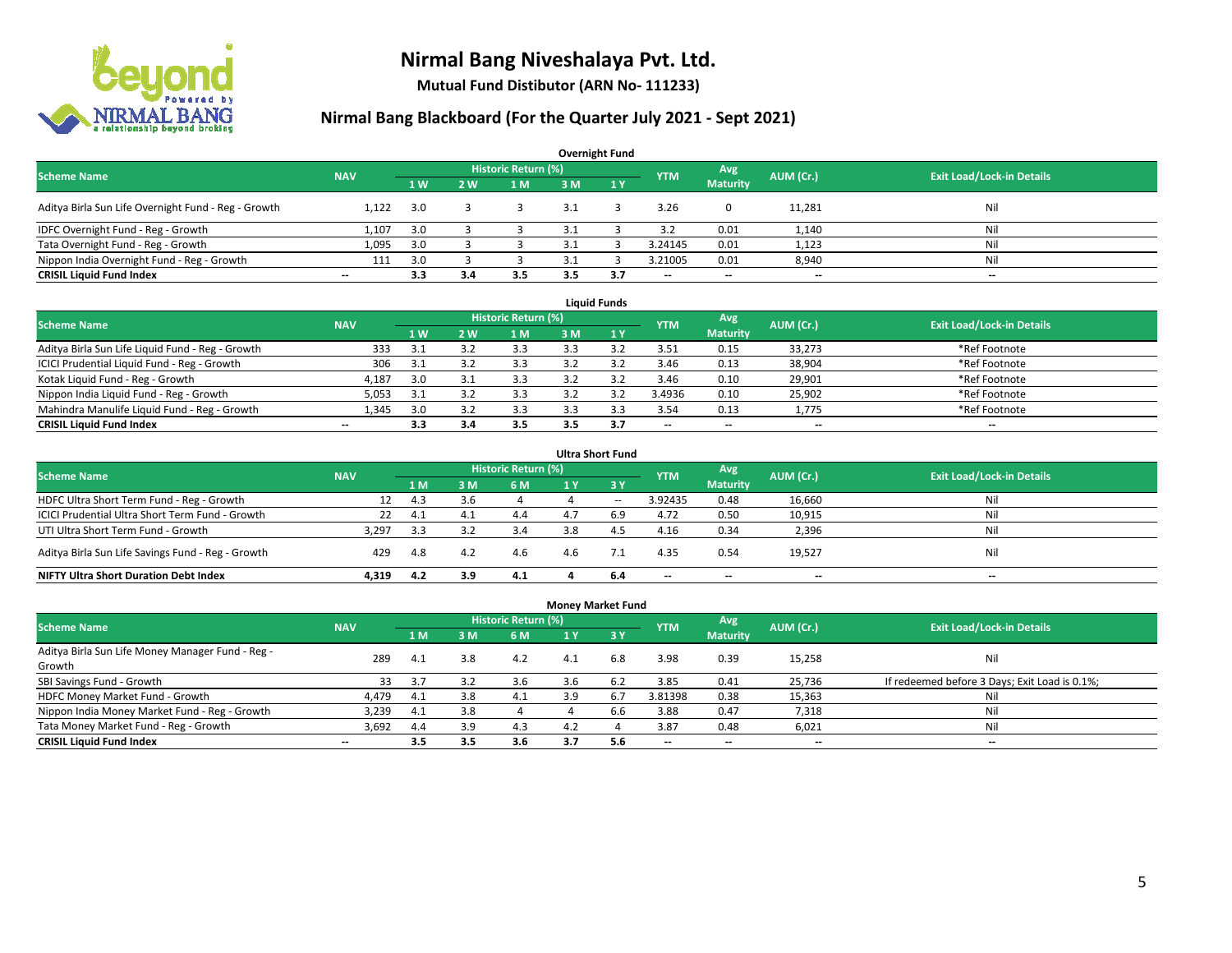

**Mutual Fund Distibutor (ARN No- 111233)**

#### **Nirmal Bang Blackboard (For the Quarter July 2021 - Sept 2021)**

| <b>Short Term Fund</b>                           |            |    |      |                    |                     |     |     |            |                 |           |                                  |  |  |  |
|--------------------------------------------------|------------|----|------|--------------------|---------------------|-----|-----|------------|-----------------|-----------|----------------------------------|--|--|--|
| <b>Scheme Name</b>                               | <b>NAV</b> |    |      |                    | Historic Return (%) |     |     | <b>YTM</b> | Avg \           | AUM (Cr.) | <b>Exit Load/Lock-in Details</b> |  |  |  |
|                                                  |            |    | 1 M. | 3 M                | 6 M                 | 1 Y |     |            | <b>Maturity</b> |           |                                  |  |  |  |
| HDFC Short Term Debt Fund - Growth               |            | 25 |      | $\Lambda$ O<br>4.0 |                     |     |     | 5.08       | 2.95            | 18.684    | Nil                              |  |  |  |
| Nippon India Short Term Fund - Reg - Growth      |            | 42 | 7.9  |                    | 6. I                |     |     | 17.ذ       | 2.39            | 9.324     | Nil                              |  |  |  |
| <b>ICICI Prudential Short Term Fund - Growth</b> |            | 47 | -6.0 |                    | 4.9                 |     | 8.4 | 5.59       | 4.06            | 20,793    | Nil                              |  |  |  |

| <b>Low Duration Fund</b>                          |            |     |     |                     |     |           |            |                 |           |                                  |  |  |  |
|---------------------------------------------------|------------|-----|-----|---------------------|-----|-----------|------------|-----------------|-----------|----------------------------------|--|--|--|
| <b>Scheme Name</b>                                | <b>NAV</b> |     |     | Historic Return (%) |     |           | <b>YTM</b> | Avg             | AUM (Cr.) | <b>Exit Load/Lock-in Details</b> |  |  |  |
|                                                   |            | 1 M | 3 M | 6 M                 |     | <b>3Y</b> |            | <b>Maturity</b> |           |                                  |  |  |  |
| HDFC Low Duration Fund - Growth                   | 46         | 5.0 | 4.1 | 4.4                 | 5.1 |           | 4.52629    | 2.19            | 27,491    | Nil                              |  |  |  |
| ICICI Prudential Savings Fund - Reg - Growth      | 424        | 6.4 | 5.9 | 4.5                 | 5.3 | 7.6       | 4.73       | 3.75            | 35,583    | Nil                              |  |  |  |
| Nippon India Low Duration Fund - Reg - Growth     | 2,974      | 5.5 | 4.6 | 5.2                 | 5.1 | 6.7       | 4.48129    | 0.82            | 10,225    | Nil                              |  |  |  |
| Mirae Asset Savings Fund - Regular Savings Plan - | 1.806      |     | 3.3 | 3.9                 | 3.8 |           | 4.1        | 0.82            | 1,124     | Nil                              |  |  |  |
| Growth                                            |            | 4.b |     |                     |     |           |            |                 |           |                                  |  |  |  |
| Kotak Low Duration Fund - Std - Growth            | 2,669      | 5.0 | 4.∡ | 4.3                 | 4.5 |           | 4.66       | 1.92            | 13,850    | Nil                              |  |  |  |

| <b>Banking &amp; PSU Bond Funds</b>                 |            |    |      |     |                     |     |       |            |                 |           |                                  |  |  |  |
|-----------------------------------------------------|------------|----|------|-----|---------------------|-----|-------|------------|-----------------|-----------|----------------------------------|--|--|--|
| <b>Scheme Name</b>                                  | <b>NAV</b> |    |      |     | Historic Return (%) |     |       | <b>YTM</b> | Avg             | AUM (Cr.) | <b>Exit Load/Lock-in Details</b> |  |  |  |
|                                                     |            |    | 4 M. | 3 M | 6 M                 |     |       |            | <b>Maturity</b> |           |                                  |  |  |  |
| HDFC Banking and PSU Debt Fund - Reg - Growth       |            | 18 | -5.2 |     |                     |     | 8.6   | 5.42       | 3.84            | 9.743     | Nil                              |  |  |  |
| Tata Banking & PSU Debt Fund - Reg - Growth         |            |    | 9.0  | 4.  |                     | 4 h | $- -$ | 5.18       | 3.21            | 436       | Nil                              |  |  |  |
| Kotak Banking and PSU Debt Fund - Reg - Growth      |            |    | 59   |     |                     |     | 89    | 5.8        | 4.70            | 9.908     | Nil                              |  |  |  |
| Nippon India Banking & PSU Debt Fund - Reg - Growth |            |    | -8.2 | 4.4 | 5.9                 | 4.9 |       | 5.07707    | 3.16            | 6,570     | Nil                              |  |  |  |

| <b>Corporate Bond Funds</b>                         |            |      |     |                            |     |      |            |                 |           |                                  |  |  |  |
|-----------------------------------------------------|------------|------|-----|----------------------------|-----|------|------------|-----------------|-----------|----------------------------------|--|--|--|
| <b>Scheme Name</b>                                  | <b>NAV</b> |      |     | <b>Historic Return (%)</b> |     |      | <b>YTM</b> | Avg             | AUM (Cr.) | <b>Exit Load/Lock-in Details</b> |  |  |  |
|                                                     |            | 1 M  | з м | 6 M                        |     | -3 Y |            | <b>Maturity</b> |           |                                  |  |  |  |
| ICICI Prudential Corporate Bond Fund - Reg - Growth | 23         | 5.2  | 4.1 | 4.9                        | 4.9 | 8.4  | 5.13       | 4.22            | 19,604    | Nil                              |  |  |  |
| IDFC Corporate Bond Fund - Reg - Growth             |            | 11.1 | 4.6 | 6.4                        |     | 8.4  | 5.05       | 2.68            | 20,312    | Nil                              |  |  |  |
| HDFC Corporate Bond Fund - Growth                   | 26         | 7.9  | 4.8 | 5.8                        |     |      | 5.3191     | 4.16            | 26,546    | Nil                              |  |  |  |
| Kotak Corporate Bond Fund - Std - Growth            | 2.957      | 7.3  | 4.9 | 5.6                        |     |      | 5.19       | 2.63            | 9,779     | Nil                              |  |  |  |
| Axis Corporate Debt Fund - Reg - Growth             | 13         | 6.   | ם י |                            |     |      | 4.83162    | 2.53            | 5,194     | Nil                              |  |  |  |

| <b>Credit Risk Fund</b>                           |            |    |      |     |                            |     |                       |            |                 |           |                                                                       |  |  |
|---------------------------------------------------|------------|----|------|-----|----------------------------|-----|-----------------------|------------|-----------------|-----------|-----------------------------------------------------------------------|--|--|
| <b>Scheme Name</b>                                | <b>NAV</b> |    |      |     | <b>Historic Return (%)</b> |     |                       | <b>YTM</b> | Avg             | AUM (Cr.) | <b>Exit Load/Lock-in Details</b>                                      |  |  |
|                                                   |            |    | 1 M  | : M | 6 M                        | 1 Y | $\angle$ 3 $\sqrt{ }$ |            | <b>Maturity</b> |           |                                                                       |  |  |
| <b>ICICI Prudential Credit Risk Fund - Growth</b> |            | 24 | 6.5  |     | 7.6                        | 7.8 | 8.6                   | 7.02       | 2.79            | 7,784     | If redeemed before 1 Year; Exit Load is 1%;                           |  |  |
| HDFC Credit Risk Debt Fund - Reg - Growth         |            | 19 | -8.4 | 8.4 |                            | 9.6 | Q                     | 7.05008    | 3.25            | 8,082     | If redeemed before 12 Month; Exit Load is 1%; If redeemed bet. 12     |  |  |
|                                                   |            |    |      |     |                            |     |                       |            |                 |           | Month to 18 Month; Exit Load is 0.5%;                                 |  |  |
|                                                   |            |    |      |     |                            |     |                       |            |                 |           | If redeemed before 12 Month; Exit Load is 3%; If redeemed bet. 12     |  |  |
| SBI Credit Risk Fund - Growth                     |            | 35 | -8.6 | 6.2 | 6.7                        |     | 7.4                   | 6.58       | 2.49            |           | 3,488 Month to 24 Month; Exit Load is 1.5%; If redeemed bet. 24 Month |  |  |
|                                                   |            |    |      |     |                            |     |                       |            |                 |           | to 36 Month; Exit Load is 0.75%;                                      |  |  |